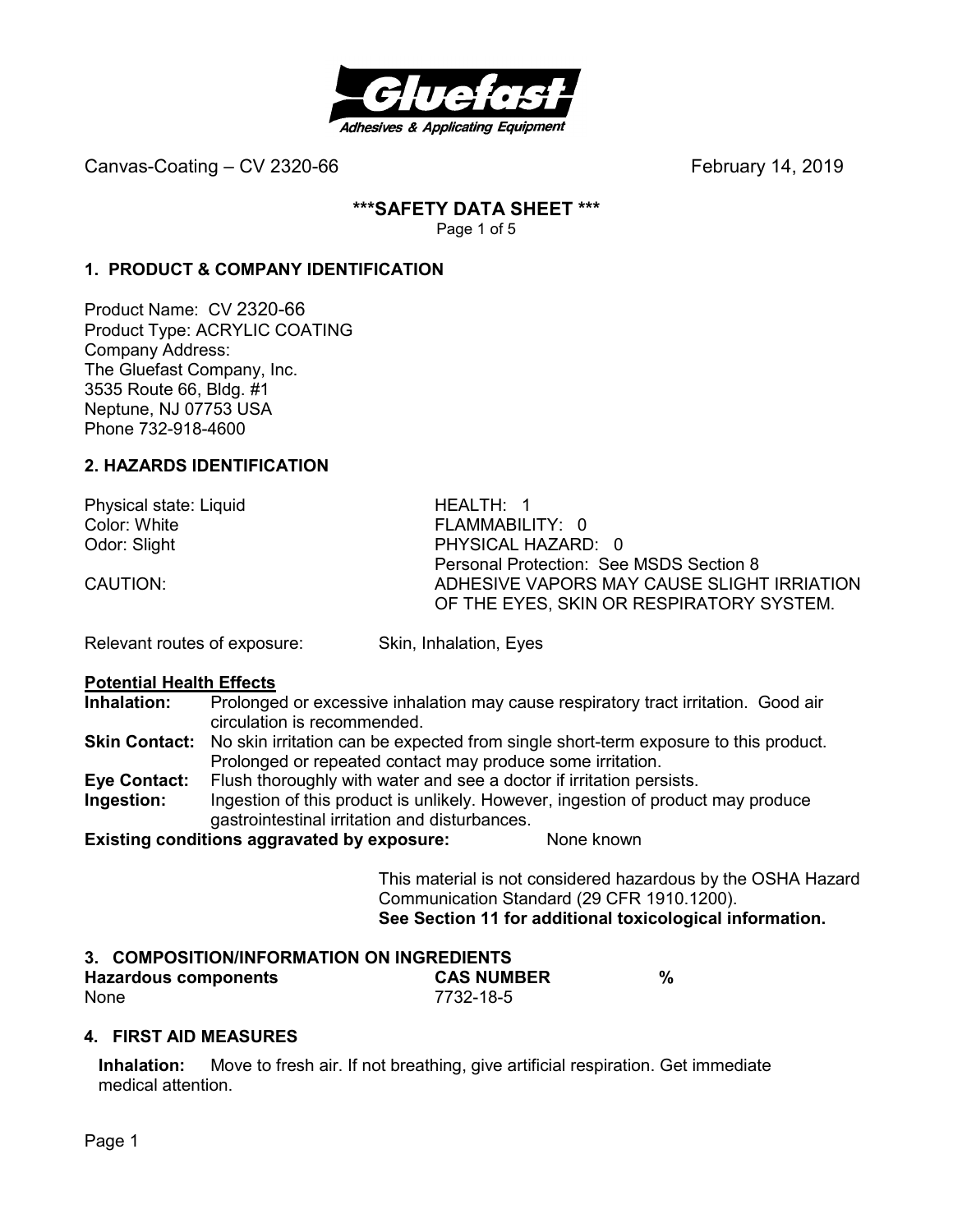

#### **\*\*\*SAFETY DATA SHEET \*\*\***

Page 2 of 5

| <b>Skin contact:</b> | Immediately wash skin thoroughly with soap and water. Remove contaminated       |
|----------------------|---------------------------------------------------------------------------------|
|                      | clothing and footwear. Get immediate medical attention.                         |
| Eye contact:         | Rinse immediately with plenty of water, also under the eyelids, for at least 15 |
|                      | minutes. Get immediate medical attention.                                       |
| Ingaetion:           | DO NOT induce vamiting unless directed to do so by medical personnel            |

**Ingestion:** DO NOT induce vomiting unless directed to do so by medical personnel. Never give anything by mouth to an unconscious person. Get immediate medical attention.

| <b>5. FIRE FIGHTING MEASURES</b>      |                                                                                                                                                                           |
|---------------------------------------|---------------------------------------------------------------------------------------------------------------------------------------------------------------------------|
| Flash point:                          | $>200$ F                                                                                                                                                                  |
| Auto ignition temperature:            | <b>Unknown</b>                                                                                                                                                            |
| Flammable/Explosive limits - lower:   | Not applicable                                                                                                                                                            |
| Flammable/Explosive limits - upper:   | Not applicable                                                                                                                                                            |
| <b>Extinguishing media:</b>           | For dry film use water, carbon dioxide (CO2) or ABC dry<br>chemical.                                                                                                      |
| Special firefighting procedures:      | When dried film burns, water (H20) carbon dioxide (CO2),<br>carbon monoxide (CO), and smoke are produced.<br>Pyrolysis products may include some hazardous materials.     |
| Unusual fire or explosion hazards:    | <b>None</b>                                                                                                                                                               |
| <b>Hazardous combustion products:</b> | NONE HAZARDOUS - contains no known hazardous<br>ingredients as defined by the Federal Hazardous<br>Substances Act or by the Dept. of Transportation under<br>CFR Title 49 |

#### **6. ACCIDENTAL RELEASE MEASURES**

Use personal protection recommended in Section 8, isolate the hazard area and deny entry to unnecessary and unprotected personnel.

| <b>Environmental precautions:</b> | Disposal of water/adhesive in accordance with federal,<br>state and local regulations. Most states prohibit disposal of<br>liquids in landfills.                                                                                                                                                                                                                                                                                                                                                                                                                                                                                          |
|-----------------------------------|-------------------------------------------------------------------------------------------------------------------------------------------------------------------------------------------------------------------------------------------------------------------------------------------------------------------------------------------------------------------------------------------------------------------------------------------------------------------------------------------------------------------------------------------------------------------------------------------------------------------------------------------|
| <b>Clean-up methods:</b>          | Contain spill. Recover as much as possible for reuse.<br>Absorb remaining spill with an inert material. Ferric<br>chloride & lime will assist in coagulation. Place into closed<br>container and store in a safe location to await disposal.<br>Wash the spill area with soap and water. Do not flush liquid<br>material into public sewer or water system.<br>Spilled material is very slippery. Use care to avoid falls.<br>Dried film should be thoroughly cleaned. If spilled in an<br>enclosed area, ventilate. Change contaminated clothing<br>and launder before reuse. Wear proper personal protective<br>clothing and equipment. |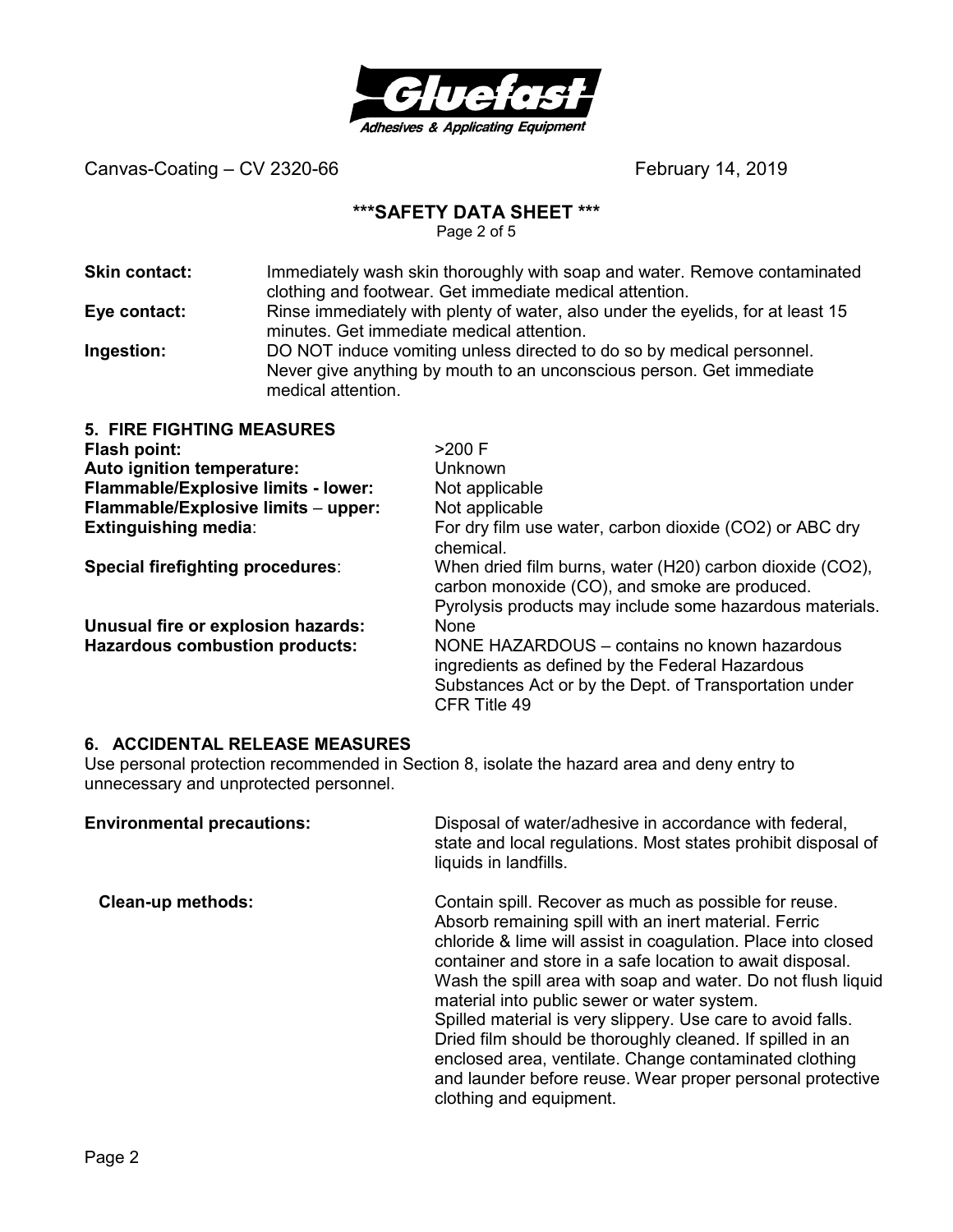

#### **\*\*\*SAFETY DATA SHEET \*\*\***

Page 3 of 5

# **7. HANDLING AND STORAGE**

Handling: **Handling: C** Pen product in ventilated area. Avoid breathing vapors. Rotate stock using oldest material first.

**Storage:** Store indoors. Do not freeze. Product should be kept from freezing which will seriously damage this adhesive. Shelf life for opened containers is three months, unopened containers six months.

#### **8. EXPOSURE CONTROLS/PERSONAL PROTECTION**

**Employers should complete an assessment of all workplaces to determine the need for, and selection of, proper exposure controls and protective equipment for each task performed.** 

| <b>Hazardous components</b>    | <b>ACGIH TLV</b>                                                                                |      | <b>OSHA PEL AIHA WEEL OTHER</b>                      |      |  |
|--------------------------------|-------------------------------------------------------------------------------------------------|------|------------------------------------------------------|------|--|
| None                           | None                                                                                            | None | <b>None</b>                                          | None |  |
| <b>Engineering controls:</b>   | Effective exhaust ventilation should always be provided                                         |      |                                                      |      |  |
|                                | prevent routine inhalation.                                                                     |      | to draw mists, fumes and vapors away from workers to |      |  |
| <b>Respiratory protection:</b> | None required expect if product is being sprayed where<br>a NIOSH approved mask is recommended. |      |                                                      |      |  |
| <b>Eyeface protection:</b>     | Safety goggles                                                                                  |      |                                                      |      |  |
| <b>Skin protection:</b>        | Gloves recommended                                                                              |      |                                                      |      |  |

#### **9. PHYSICAL AND CHEMICAL PROPERTIES**

| <b>Physical state:</b>                     | Liquid                                           |
|--------------------------------------------|--------------------------------------------------|
| Color:                                     | white                                            |
| Odor:                                      | Slight                                           |
| Odor threshold:                            | Not available                                    |
| Ph:                                        | $8.5 - 9.5$                                      |
| <b>Vapor Pressure:</b>                     | Water                                            |
| <b>Boiling Point/range:</b>                | 212F                                             |
| Freezing point/ range:                     | $0^{\circ}$ C (32 $^{\circ}$ F) (Freezing point) |
| Specific gravity:                          | 1.1                                              |
| Vapor density:                             | Water                                            |
| <b>Flash Point:</b>                        | >200F                                            |
| <b>Flammable/Explosive limits - lower:</b> | Not applicable                                   |
| Flammable/Explosive limits - upper:        | Not applicable                                   |
| <b>Autoignition temperature:</b>           | Unkown                                           |
| <b>Evaporation rate:</b>                   | Water                                            |
| Solubility in water:                       | 100% Soluble                                     |
| Partition coefficient (n-octanol/water)    | Not determined                                   |
| <b>VOC content:</b>                        | <b>Essentially Zero</b>                          |

Page 3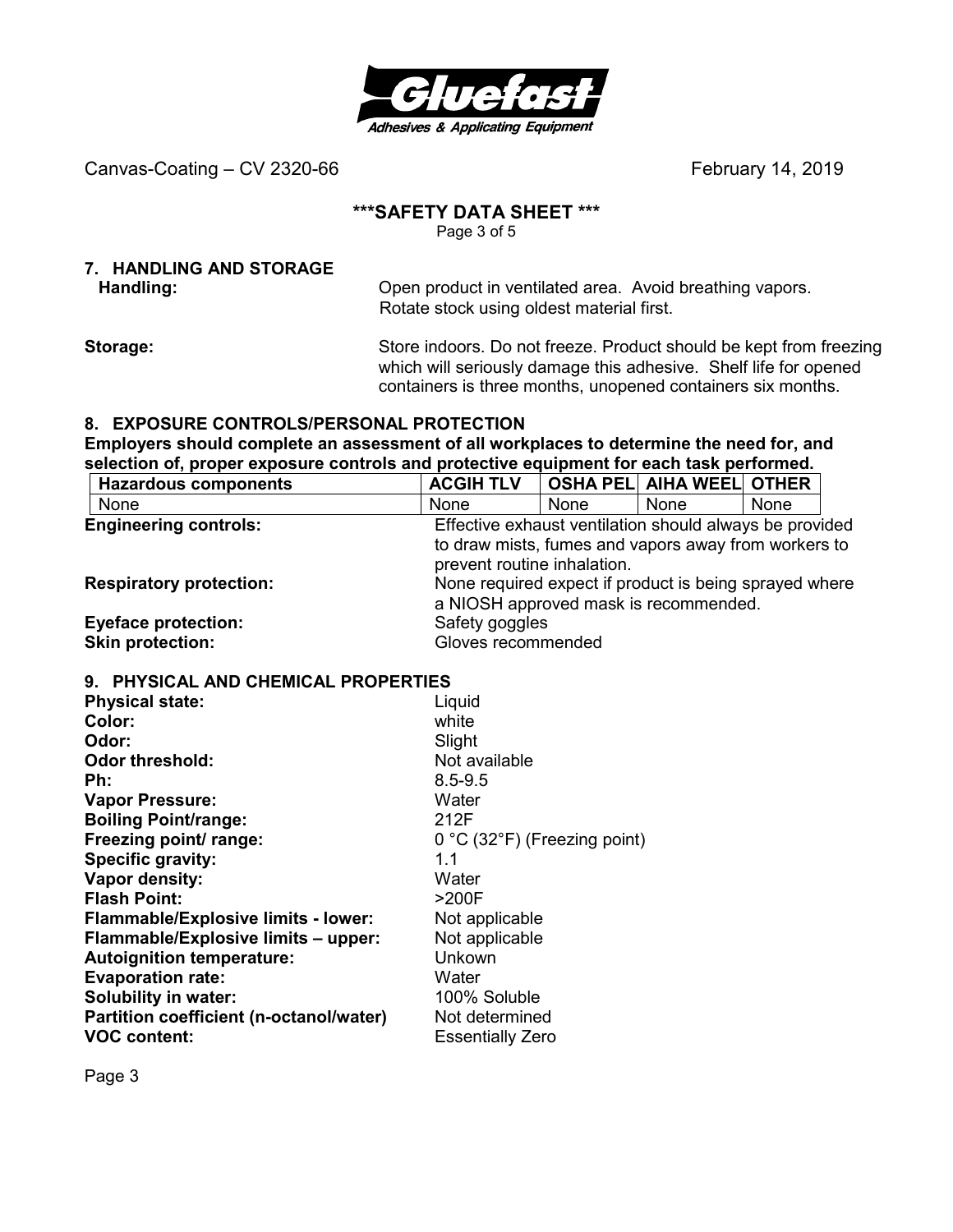

#### **\*\*\*SAFETY DATA SHEET \*\*\***

Page 4 of 5

#### **10. STABILITY AND REACTIVITY**

| Stability                        | This product will break down upon contact with copper<br>bearing materials such as brass, bronze, etc. Plastic or<br>Stainless steel hose/fittings should be used with this<br>Product. Otherwise stable. |
|----------------------------------|-----------------------------------------------------------------------------------------------------------------------------------------------------------------------------------------------------------|
| Hazardous reactions:             | Will not occur.                                                                                                                                                                                           |
| Hazardous decomposition products | Thermal decomposition may yield acrylic monomers.                                                                                                                                                         |
|                                  | Thermal decomposition is dependent on time and<br>Temperature.                                                                                                                                            |
| Incompatible materials:          | Reacts with strong oxidizing agents and any water<br>Sensitive materials. Avoid contact with brass.                                                                                                       |
| Conditions to avoid:             | Avoid temperatures above 177C/350F, the onset of<br>Polymer decomposition.                                                                                                                                |

#### **11. TOXICOLOGICAL INFORMATION**

| <b>Hazardous components</b> |      | NTB Carcinogen   IARC Carcinogen               | <b>OSHA Carcinogen</b><br>(Specifically Regulated) |
|-----------------------------|------|------------------------------------------------|----------------------------------------------------|
| <b>None</b>                 | None | <b>None</b>                                    | <b>None</b>                                        |
| <b>Hazardous components</b> |      | <b>Health Effects/</b><br><b>Target Organs</b> |                                                    |
| <b>None</b>                 |      | <b>None</b>                                    |                                                    |

#### **12. ECOLOGICAL INFORMATION**

Ecological information: Not available

#### **13. DISPOSAL CONSIDERATIONS**

#### **Information provided is for unused product only.**

**Recommended method of disposal:** Disposal of water/adhesive in accordance with federal, state and local regulations. Most states prohibit disposal of liquids in landfills. Contact local, state or federal municipalities for proper disposal instructions.

# **Hazardous waste number:**

#### **14. TRANSPORT INFORMATION**

U.S. Department of Transportation Ground (49 CFR)

| Proper shipping name:     | CV 2320-66 Acrylic Coating |
|---------------------------|----------------------------|
| Hazard class or division: | <b>None</b>                |
| Identification number:    | <b>None</b>                |

Packing group: Carton, 5-Gallon Pail, 55 Gallon Drum

Product is not regulated, non hazardous and not restricted for transport by air or water.